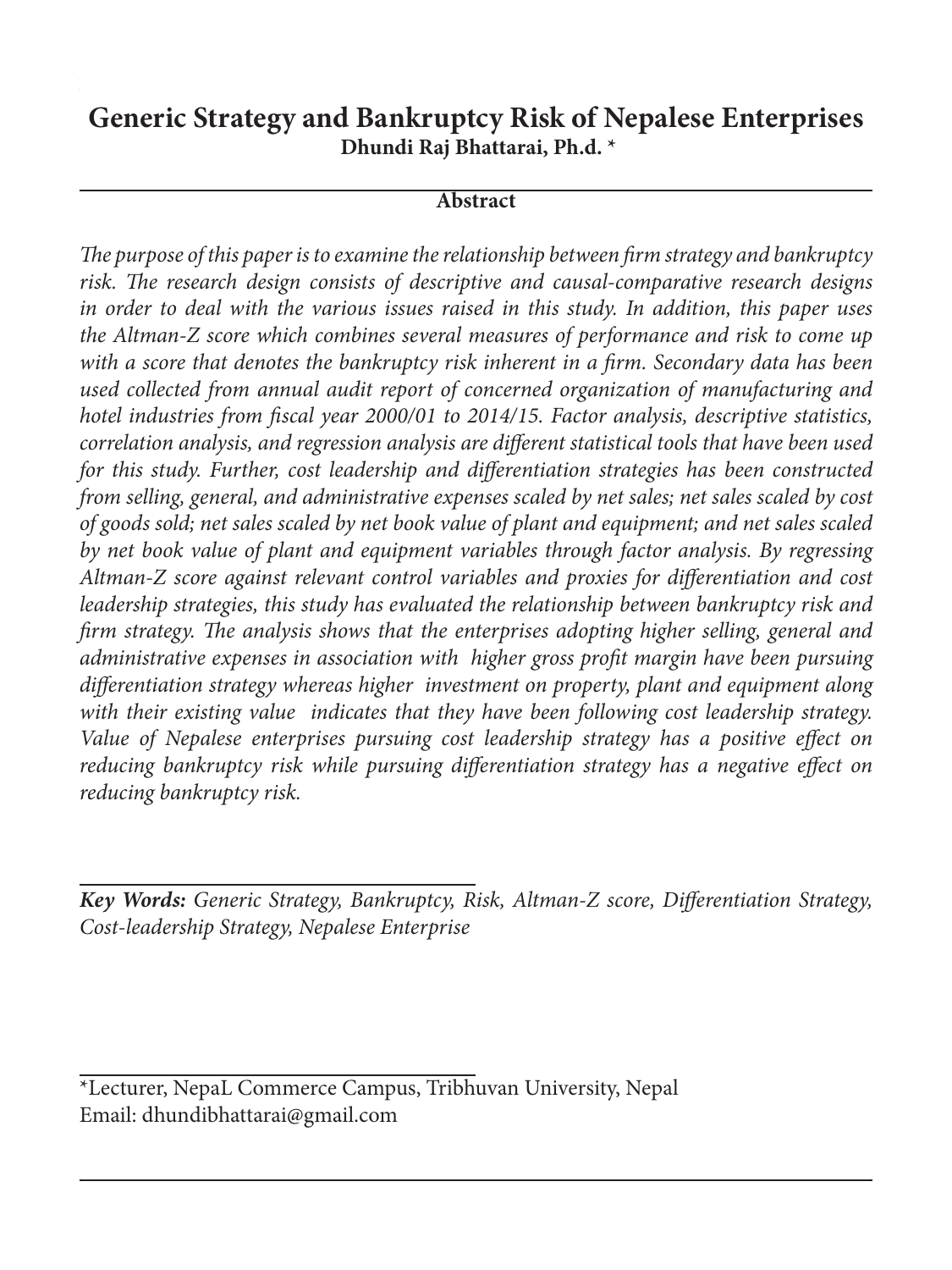# **1. Introduction**

Bankruptcy is an important fact of life in the modern business environment. Bankruptcy occurs when a firm is unable to meet its obligations and applies to a federal court either for a period of relief to reorganize its debts or to liquidate its assets. It has an extremely disruptive effect on the firm undergoing bankruptcy and also on its various stakeholders such as employees, creditors, suppliers and customers. Precise bankruptcy forecasts are of great interest to academics, practitioners, and regulators. Regulators use forecasting models to monitor the financial health of banks, pension funds, and other institutions. Practitioners use default forecasts in conjunction with models like that of Duffie and Singleton (1997) to price corporate debt. Academics use bankruptcy forecasts to test various conjectures like the hypothesis that bankruptcy risk is priced in stock returns (e.g. Dichev, 1998) given the broad interest in accurate forecasts; a superior forecasting technology is valuable.

The models of Altman (1968), Ohlson (1980), Zmijewski (1984), Lau (1987) and those of several other authors are specified. Some authors have addressed the deficiencies of existing bankruptcy models. Queen and Roll (1987) and Theodossiou (1993) have developed dynamic forecasting models. This study builds on the work of these researchers by explicitly addressing the bias in static models and developing a consistent model. Bankruptcy forecasters are not the only researchers who can benefit from the results of this study. Forecasters of corporate mergers have also applied static models to multiple-period data sets. In particular, the merger model of Palepu (1986) is biased and inconsistent in the same way as the bankruptcy studies listed above.

There are some empirical results of a study predicting corporate failure as evidenced by the event of bankruptcy. There have been a fair number of previous studies in this field of research; the more notable published contributions are Beaver (1966), Altman (1968). Although bankruptcy is a one-off discrete event, financial distress in firms that may lead to bankruptcy is generally evident long before the event. Early indicators of bankruptcy include losses in multiple consecutive years, cash flows drying up, declining sales, etc. Research in the past 50 years has resulted in objective measures of bankruptcy risk. The most famous of these measures, the Altman Z-score, combines several measures of performance and risk to come up with a score that denotes the bankruptcy risk inherent in a firm. For this measure, and most other bankruptcy risk measures, performance is an important contributor to bankruptcy risk. However, performance that is analyzed with respect to bankruptcy and bankruptcy risk has almost, without exception, been accounting related measures.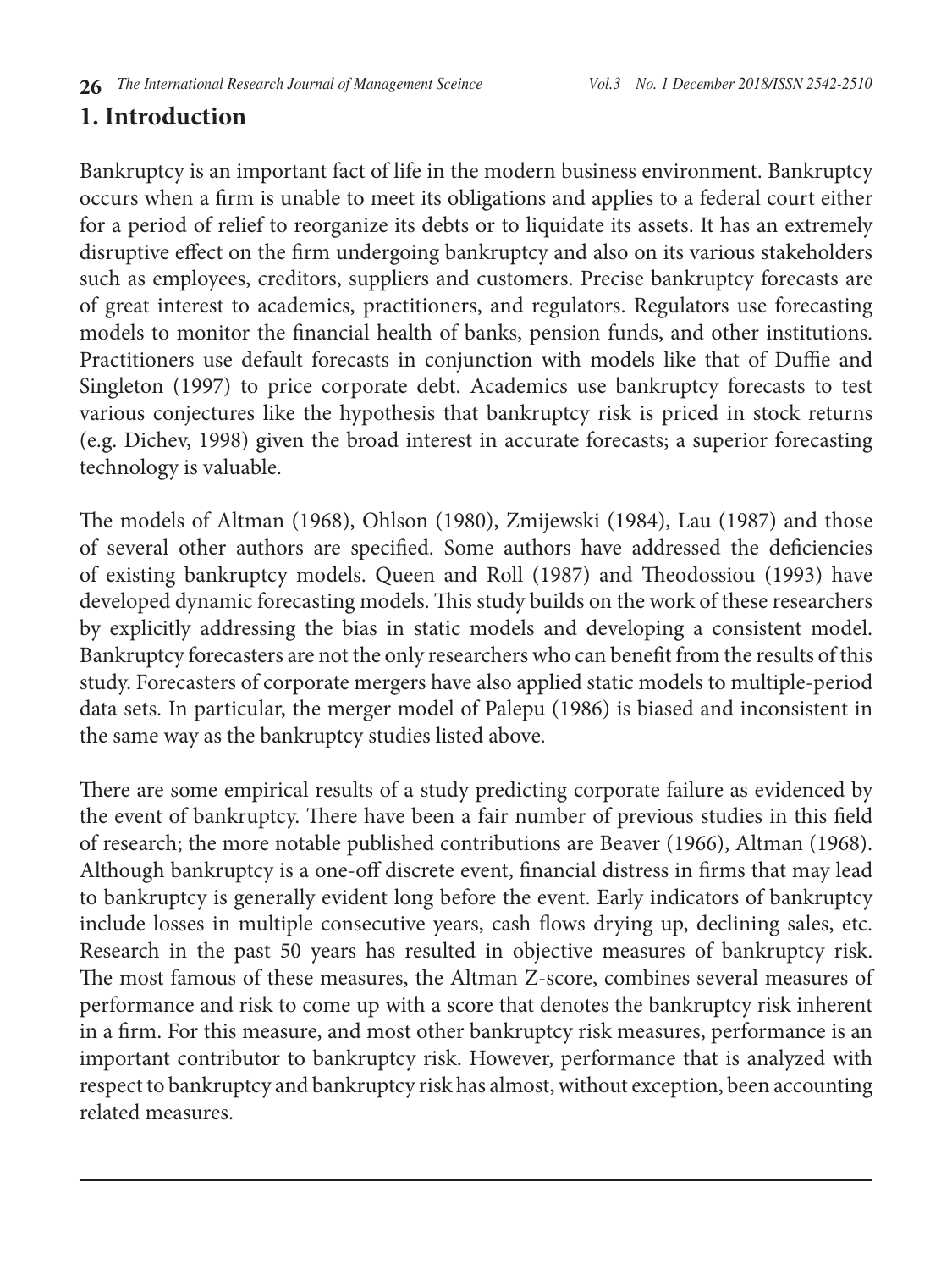Altman (1968), Ohlson (1980), Zmijewski (1984) and Hillegeist, Keating, Cram, and Lundstedt, (2004) and others show that the accounting information available prior to a bankruptcy filing predicts whether a firm will file for bankruptcy protection. One of the more popular and robust accounting-based bankruptcy prediction models is the Altman's Z-score model first discussed in Altman (1968). The Altman model uses discriminant analysis (DA) to combine five ratios into a score that represents the firms' financial strength which is used to predict bankruptcy.

Altman Z-score has been used to proxy for many bankruptcy-related measures. Piotroski (2000) uses the Altman Z-score to proxy for financial distress and Elliott, Ghosh, and Moon, (2010) use it to measure default risk. In addition to the firm level research, macroeconomic events have also been found to be related to bankruptcy risk. There has been substantial research on the macroeconomic impacts on bankruptcy risk. In early studies Altman (1971) finds that economic decline, credit tightness, and decreased market performance are related to bankruptcy risk. More recently, Bhattacharjee, Higson, Holly, and Kattuman, (2009) combine both macroeconomic variables and firm specific financial variables to examine UK and US bankruptcies and acquisitions. Bankruptcy models typically use financial information which summarizes a firm's overall performance and financial condition.

The strategy of cost leadership is aimed at achieving an above-average return on investment within an industry by means of "a high relative market share or other advantages such as favorable access to raw materials" (Porter, 1980). Thus, cost leadership requires a strong focus on the supply side as opposed to the demand side of the market. In particular, firms pursuing a cost leadership strategy must continuously benchmark themselves against other competing firms in order to assess their relative cost (and therefore profitability) position in the marketplace. This requires a high level of competitor orientation (Day & Wensley, 1988). Thus, expectation of cost leaders is to be competitive rather than customeroriented. Moreover, cost leaders are unlikely to engage in developing and launching new products, as cost leadership positions are mostly achieved by refining existing products or models (Dess & Davis, 1984). Consequently, it is not expected for a direct effect of a cost leadership strategy on new product activity, after controlling for any indirect effects via competitor orientation.

## **2. Literature review**

The generic strategy of differentiation involves creating a market position that is perceived as being unique industry-wide and that is sustainable over the long run (Porter, 1980). Such differentiation can be based upon design or brand image, technology, features, customer services, distribution, and so forth. In particular, differentiator firms create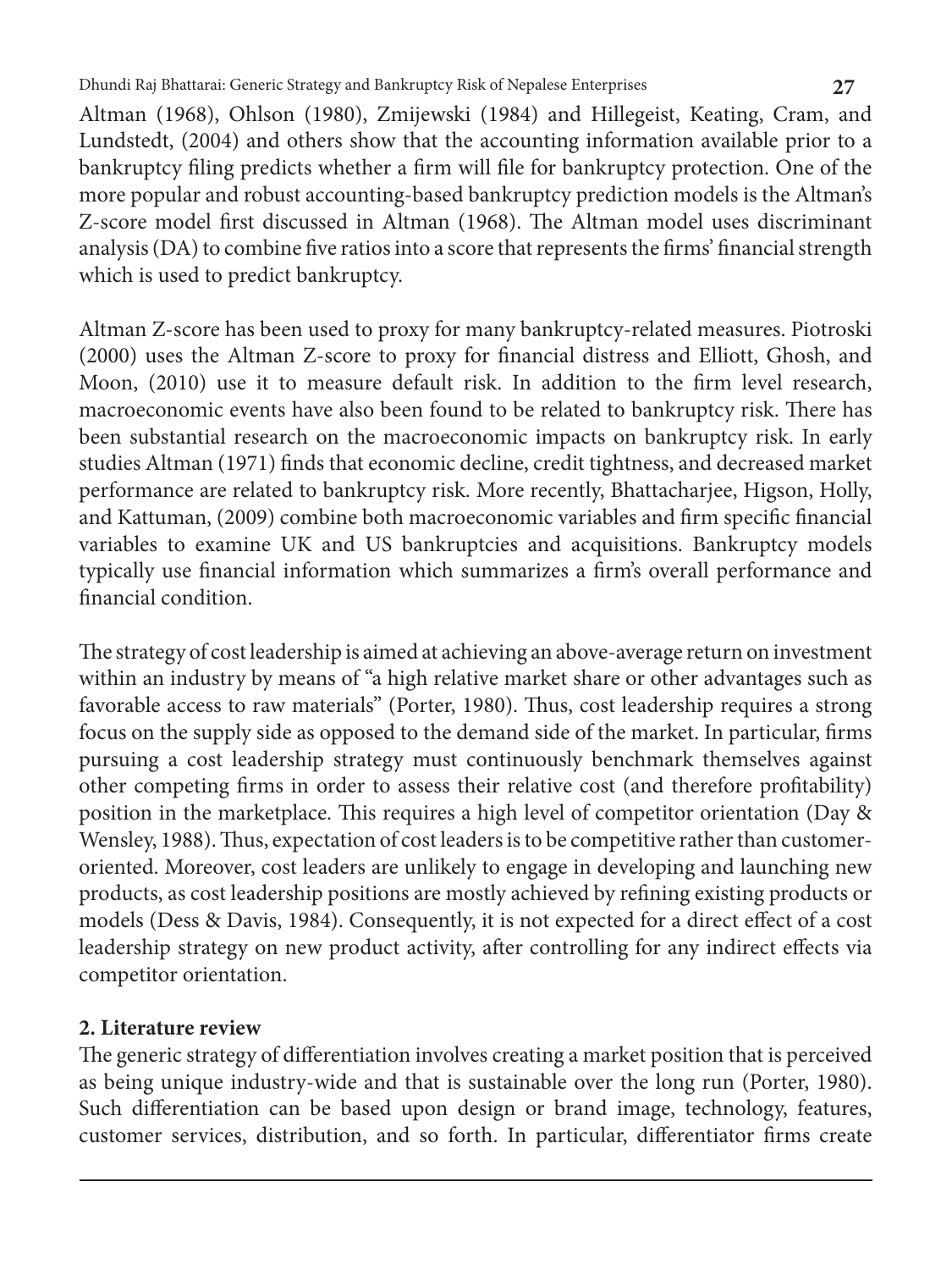customer value by offering high-quality products supported by good service at premium prices (Walker & Ruekert, 1987). The effectiveness of a differentiation strategy depends on how well the firm can balance product benefits and product costs for the customer, relative to competitive offerings (Bryan Fernando, & Tripathy, 2013). Consequently, such a strategy requires a thorough understanding of both customer needs and the positioning of competing firms (Day & Wensley, 1988; Porter, 1996).

A firm's emphasis on differentiation will, therefore, positively influence both its customer and competitor orientation. In particular, firms that employ technology as a primary means of achieving competitive advantage, differentiate themselves through products that employ cutting-edge technology (Hamel & Prahalad, 1991; Miller, 1986). For example, Gatignon and Xuereb (1997) found that firms with a strategic orientation towards technology marketed products that were more radical, less similar to competing offerings and provided greater benefits. Given their objective of developing new products that create new market opportunities, technology-oriented differentiators are likely to engage in innovative activities without a specific orientation towards customers or competitors (cf. Workman, 1993). Specifically, customers may not be a fruitful source of ideas for radical new products (Berthon, Hulbert, & Pitt, 1999); indeed, study suggests that a customer orientation may be harmful for innovation in such cases as it can stimulate myopia for new opportunities (Christensen & Bower, 1996).

Hambrick (1983) cost leadership is achieved through cost efficiency (using the lowest amount of input for a given level of output) and asset parsimony (using the lowest amount of fixed assets to generate a given level of output). Thus, a cost leadership strategy is closely linked to productivity improvements, since productivity is the proficiency with which different inputs are combined to generate a specified output. Further, Chang, Fernando, and Tripathy, (2012 found that firms that follow a cost leadership strategy have higher levels of productivity.

On the other hand, firms pursuing a differentiation strategy create value using a different paradigm with the focus primarily on generating high margins through the uniqueness of products, price inelasticity, customer loyalty and innovative distribution channels. Hence, there is heavy emphasis on R&D expenses and advertising to create unique product features and also generate customer awareness and brand loyalty. Productivity is not essential for a differentiator; in fact, the process of implementing a differentiation strategy (such as product uniqueness, emphasis on quality, etc.) may actually be detrimental to a focus on productivity. Chang, et al. (2012) formally has demonstrated that firms that concentrate on differentiation do so at the expenses of productivity and productivity reduces bankruptcy risk (Bryan, et al., 2013).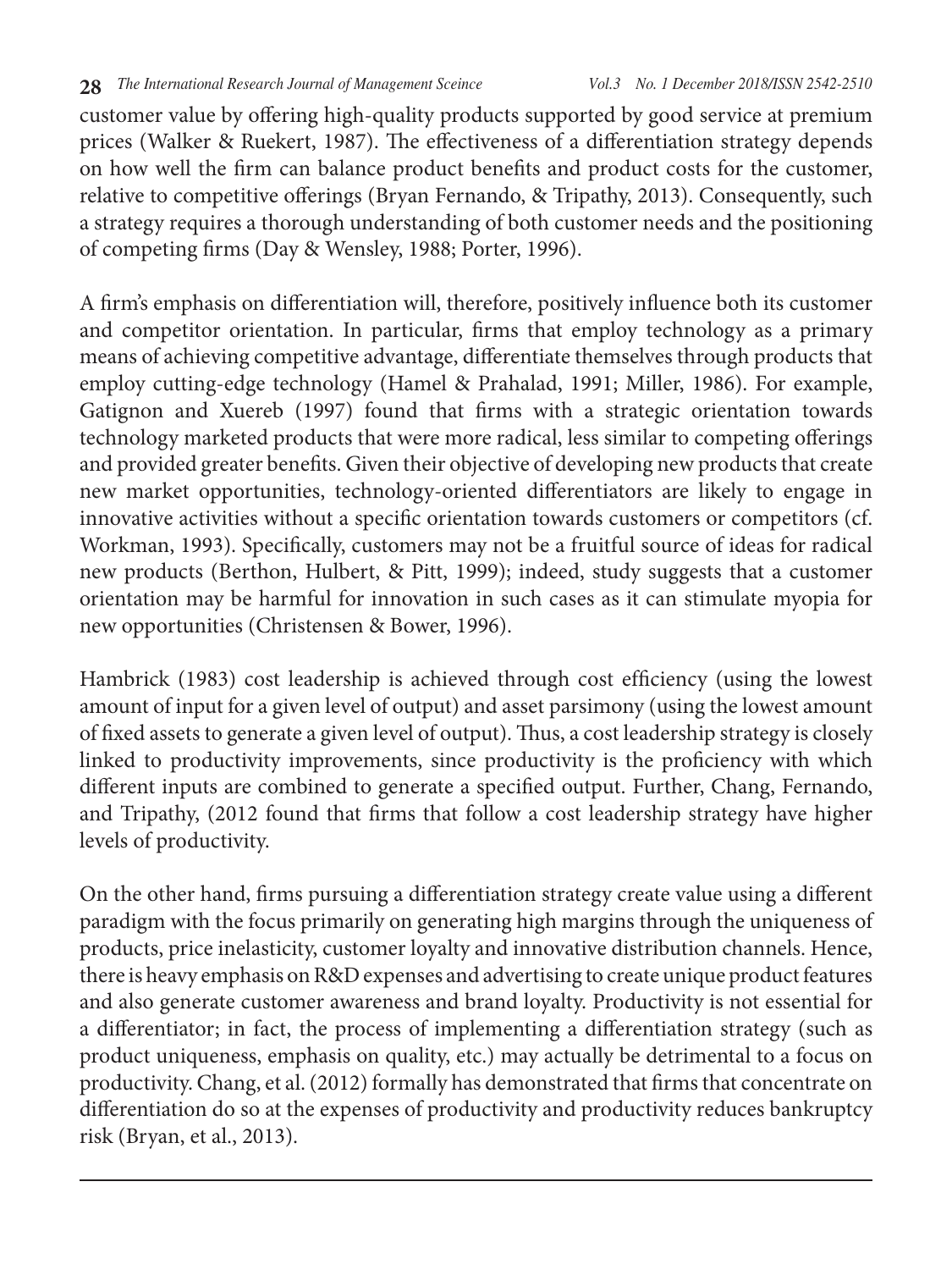### **3. Statement of hypothesis and development of theoretical framework**

A cost leadership strategy is closely linked with productivity improvements, as productivity is the proficiency with which different inputs are combined to generate a specified output. According to Chang, et al, (2012) firms following a cost leadership strategy have higher levels of productivity. Productivity is not essential for a differentiator; in fact, the process of implementing a differentiation strategy (such as product uniqueness, emphasis on quality, etc.) may actually be detrimental to a focus on productivity. Chang et al. (2012) formally demonstrate that firms that concentrate on differentiation do so at the expense of productivity. Porter shows that there are two generic strategies either of which, it successfully implemented, will enable firms to have competitive advantage over their competitors. Numerous studies have empirically confirmed this contention. The implementation of the two strategies will be different though: cost leadership will rely on productivity enhancements, while differentiation will seek innovation and brand loyalty. A successful implementation of either strategy will lead to better performance. Since better performance leads to a lower risk of bankruptcy, the following hypothesis is formulated for examining the generic strategies and risks.

## *H1. Firms pursuing higher degrees of differentiation reduce bankruptcy risk.*

Chang et al. (2012) show the heterogeneous relationship between productivity and a firm's strategy through demonstration that cost leadership (differentiation) firms are associated with a higher (lower) level of productivity. Therefore, higher levels of either cost leadership or differentiation lead to a lower bankruptcy risk. Combining the different ideas, it is proposed that one of the mechanisms by which firm strategy impacts bankruptcy risk is through productivity. According to Chang et al. (2012), there exists a positive link between cost leadership and productivity. The implication is that as the level of cost leadership increases, the productivity also increases. It is expected that higher levels of productivity lead to a lower risk of bankruptcy. Hence, it is assumed that the impact of cost leadership on bankruptcy risk will be at least partially mediated through productivity. Therefore, this study formulates following hypothesis in order to clarify this relationship.

#### *H2. Firms pursuing higher degrees of cost leadership reduce bankruptcy risk.*

On the basis of above hypothesis, figure 1.1 schematic diagram of the theoretical framework has been developed.

Figure 1.1 shows that the benefit of cost leadership and differentiation strategies are measured on bankruptcy risk of overall sampling organizations which is measured through value of the Altman Z-score including controlled variables such as leverage, market capitalization, cash holdings to total assets and dummy variables loss.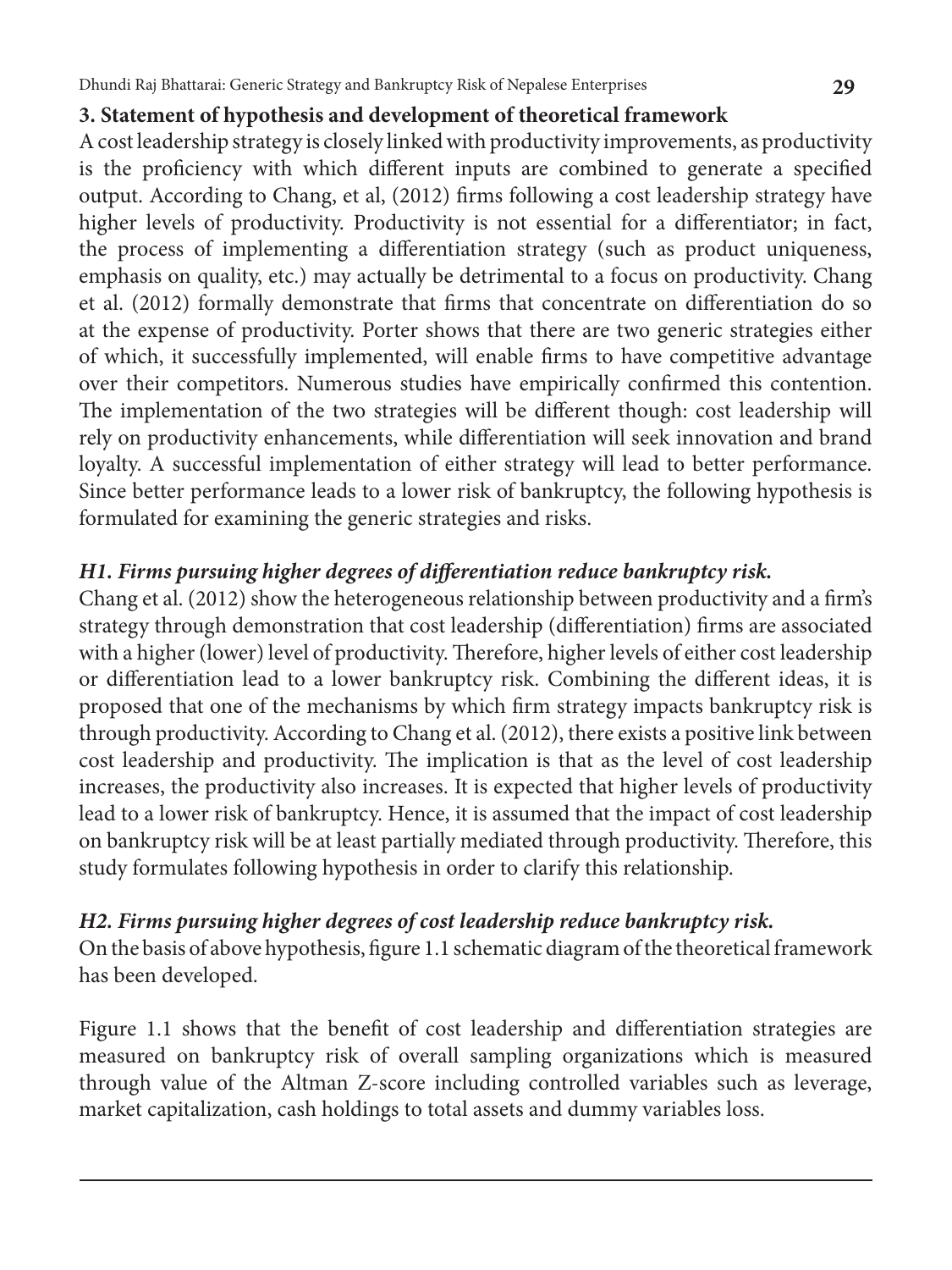# **FIGURE 1.1: CONCEPTUAL FRAMEWORK**



#### **4. Research methodology**

The research design adopted in this study consists of descriptive and causal-comparative research designs to deal with the various issues raised in this study.

#### **4.1 Data**

This study focuses the spotlight on cost of goods/cost of service sold and sales revenue out of various elements to measure impact of cost leadership and differentiation strategy to reduce bankruptcy risk. Thus, this study goes for a limited number of manufacturing and hotel enterprises. The population of this study is eleven listed manufacturing and processing companies presently operating and four listed hotels. These are: Bottlers Nepal Ltd.(Balaju), Bottlers Nepal (Terai)Ltd. Raghupati Jute Mills Ltd., Gorakhakali Rubber Udhyog Ltd., Uniliver Nepal Ltd., Nepal Khadya Udhyog Ltd., Fluer Himalayan Ltd., Shree Ram Sugar Mills Ltd, Nepal Bitumin and Barrel Udyog., Himalayan Distillery Ltd., Nepal Lube Oil Ltd,. Soaltee Hotel Ltd., Tara Gaun Regency Hotel Ltd,.Oriental Hotel Ltd., and Yak and Yeti Hotel Ltd. Out of these, Nepal Khadya Udhyog Ltd., Shree Ram Sugars Ltd., Fluer Himalayan Ltd., Raghupati Jute Mills Ltd., and Yak and Yeti Hotel has been excluded in the sample due to lack of annual audit report after fiscal year 2011/2012. Remaining seven manufacturing and processing organizations and three hotel organizations have been included in the sample.

To measure bankruptcy and firm strategy of the listed Nepalese enterprises, secondary data has been used. These data have been collected from Security Board of Nepal, Nepal Stock Exchange and concerned companies. The data collected from 2000/01 to 2014/15 due to lack of annual audit report of fiscal year of 2015/16 of Gorakhkali Rubber Udhyog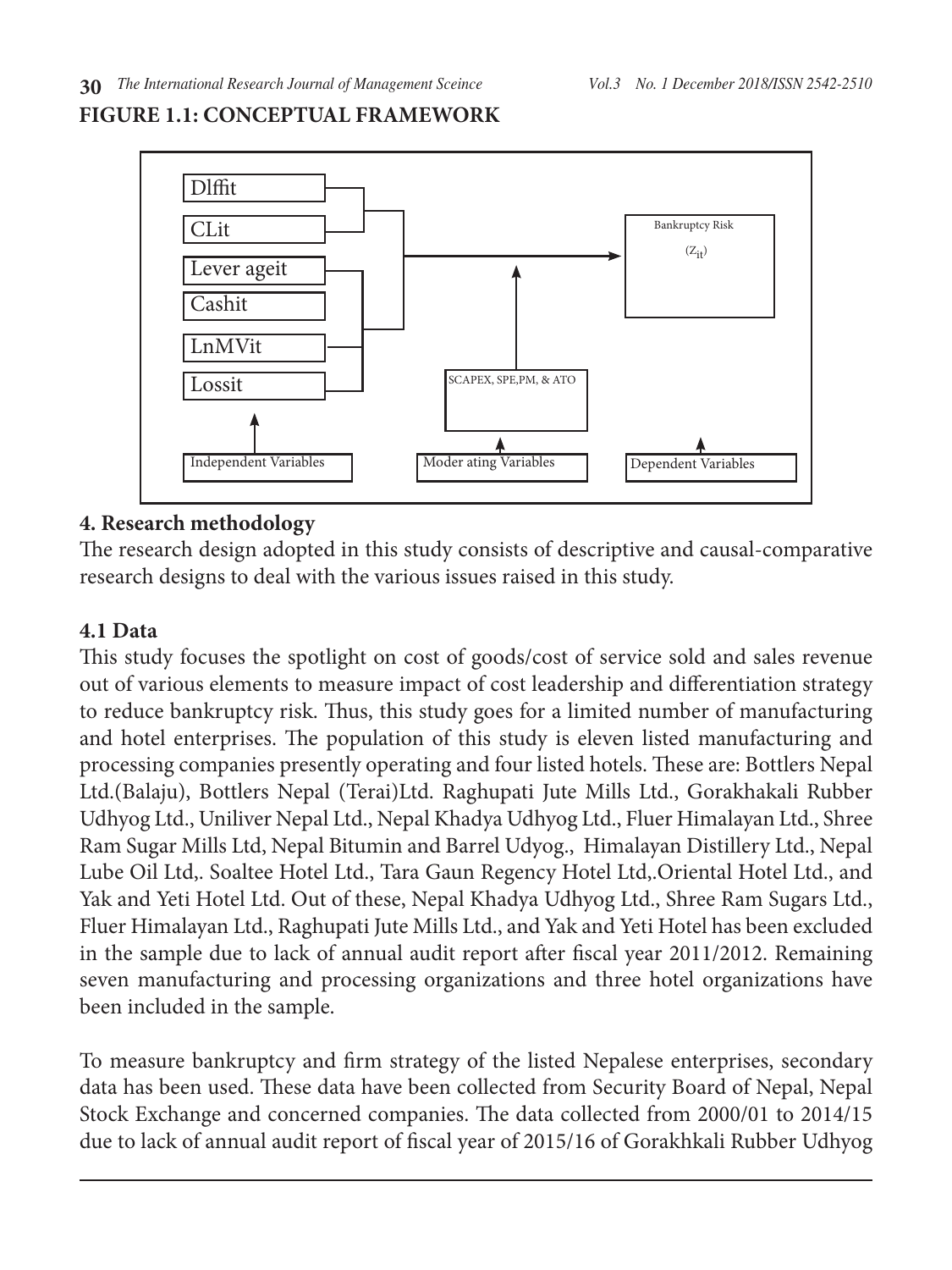Ltd. and Nepal Bitumin and Barrel Udyog Ltd. Data have been converted into five-year moving average.

### **4.2 Strategy measures**

Balsam, Fernand, & Tripathy, (2011) and Asdemir, Fernando, & Tripathy (2013) have critically looked at strategic positioning of the firms using realized indicators obtained from the firms' financial statements. Accordingly, three variables SGA (selling, general and administrative expenses scaled by net sales), R&D (research and development expenses scaled by net sales) and MARGIN (net sales scaled by cost of goods sold) have been used to measure strategic positioning based on the differentiation dimension.

Three additional variables SCAPEX (net sales scaled by capital expenditures on property, plant and equipment) SPE (net sales scaled by net book value of plant and equipment) and EASSETS (the number of employees scaled by total assets) have been used to measure strategic positioning based on cost leadership (Asdemir et.al, 2013; Bryan et.al, 2013). These measures capture the firms' long-term strategic orientation along with the dimensions of differentiation strategy and cost leadership strategy.

This study has computed the mean of the previous five years of data for each of the above four variables i.e. except R& D and EASSETS to capture the long-term strategic orientation of the firms and conduct a factor analysis to construct the two strategy variables, "Cost Leadership" and "Differentiation".

# **4.3 Bankruptcy risk**

This study uses Altman Z-score as a measure of bankruptcy risk. Altman (1968) was the seminal contribution in the bankruptcy literature. This study introduces the first bankruptcy evaluation model using multiple DA (discriminant analysis) to discriminate between bankrupt and non-bankrupt firms. The statistical DA uses a linear combination of independent variables to assign a score, referred to as the "Z-score" to a particular firm. The summary of Z-score provided by the model represents a firm's risk of bankruptcy. It is computed as:

# *Z = 1.2(WC) + 1.4(RE) + 3.3(EBIT) + 0.6(MVE) + 0.999(S)*

Where: WC = working capital scaled by total assets, RE = retained earnings scaled by total assets, EBIT = earnings before interest and taxes scaled by total assets, MVE = market value of equity scaled by total liabilities and  $S =$  sales scaled by total assets.

WC is included as a measure of liquidity. RE is cumulative profitability while providing implicit information about the age of the firm. EBIT is, naturally, a measure of profitability. MVE is a measure of leverage, and S represents the sales-generating ability of the firm's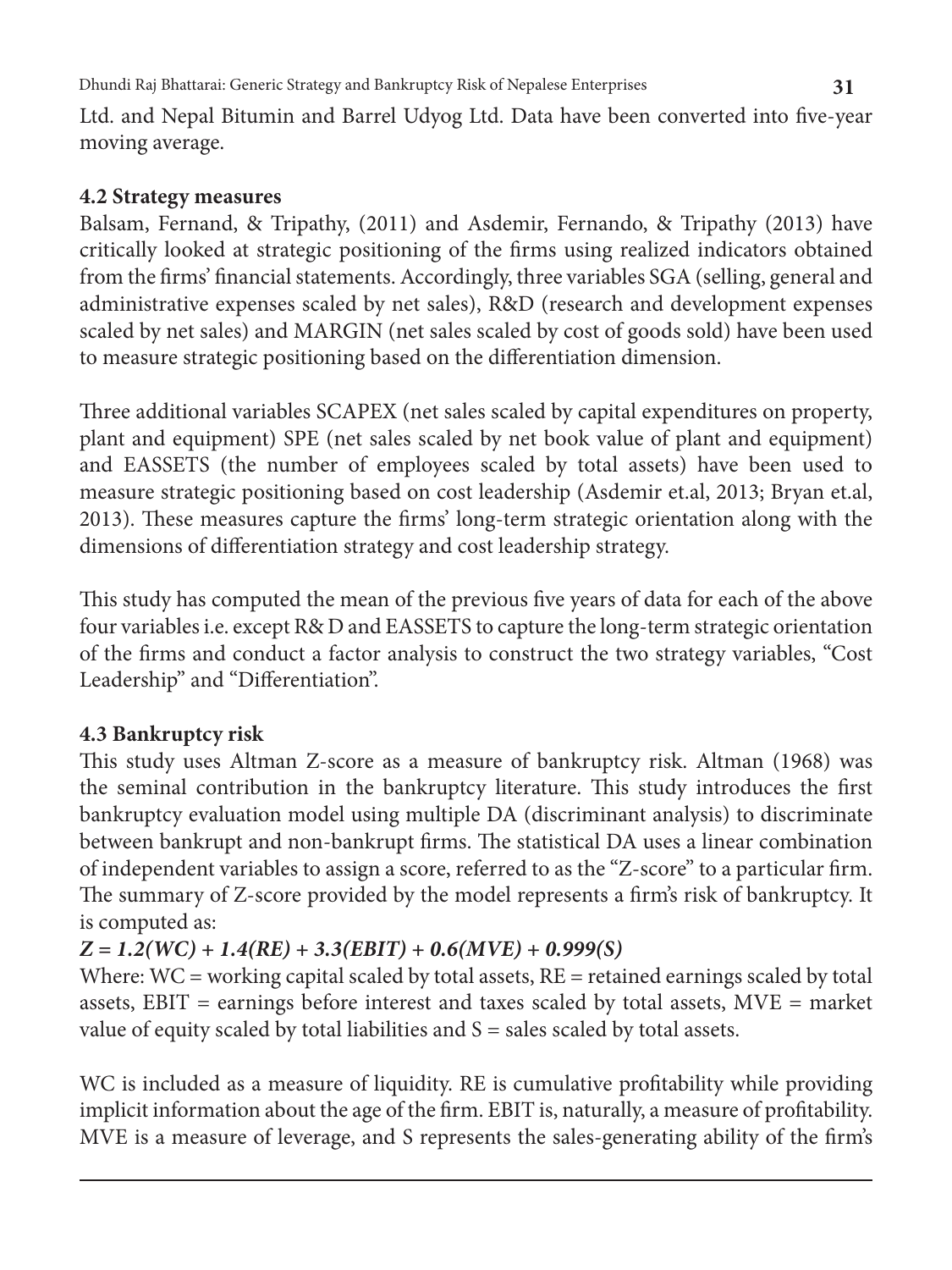assets. Recently, Altman (1993) has extended his original idea on the default/non-default classification into various credit rating issues such as credit rating migration (Altman & Kao, 1992a.b) and credit rating of agencies (Altman & Rijken, 2004). This study uses this alternative specification of the Z-score to evaluate the robustness of the results.

For describing the various characteristics and dimensions of quantitative data, different tools of descriptive statistics are used. Mean, median, maximum value, minimum value and standard deviation are used for analysis of secondary data. In correlation analysis in this study, different variables such as Altman Z-score, differentiation strategy, cost leadership strategy, leverage, market capitalization, cash holdings to total assets and an indicator of loss firm's variables are analyzed through correlation analysis.

## **Empirical model**

To evaluate research hypothesis, the effect of differentiation and cost leadership strategy to reduce bankruptcy risk of multiple regression analysis is used which is given below:

AltmanZi,t = α0 + β1Diffi,t + β2CLi,t + β3Leveragei,t + β4LnMVi,t + β5Cashi,t + β6Lossi,t + εi,t…(Bryan et.al, 2013)

Where AltmanZi,t represents the bankruptcy risk of a firm i in a period t calculated based on Altman (1968). A lower value of Altman Z denotes a higher level of bankruptcy risk. Diffi,t and CLi,t represent the strategic positioning of a firm i in a period t constructed based on Balsam, et al. (2011). Based on hypothesis one, this study expects the coefficients on the two strategy variables  $\alpha$ 1 and  $\alpha$ 2 to be positive and significant, indicating that there is lower risk of bankruptcy for firms which are able to successfully pursue either of the strategy.

Leverage ratio (Leveragei,t), calculated as ratio of book value of long and short term debt to total assets of a firm i in a period t. Firm size (LnMVi,t) calculated as the natural logarithm of market capitalization at the end of the fiscal year of a firm i in a period t. Liquidity (Cashi,t) calculated as the ratio of cash holdings to total assets of a firm i in a period t and an indicator of loss firms (Lossi,t) which is set to 1 if the firm has a loss during the year, otherwise 0 of a firm i in a period t.

# **5. Data Analysis and Findings**

# **5.1 Factor analysis**

Factor analysis has been carried out to reduce four different variables MARGIN, SG&, SCAPEX, and SPE into two variables which are differentiation and cost leadership strategy. KMO and Bartlett's test of four strategic variables are presented in table 1.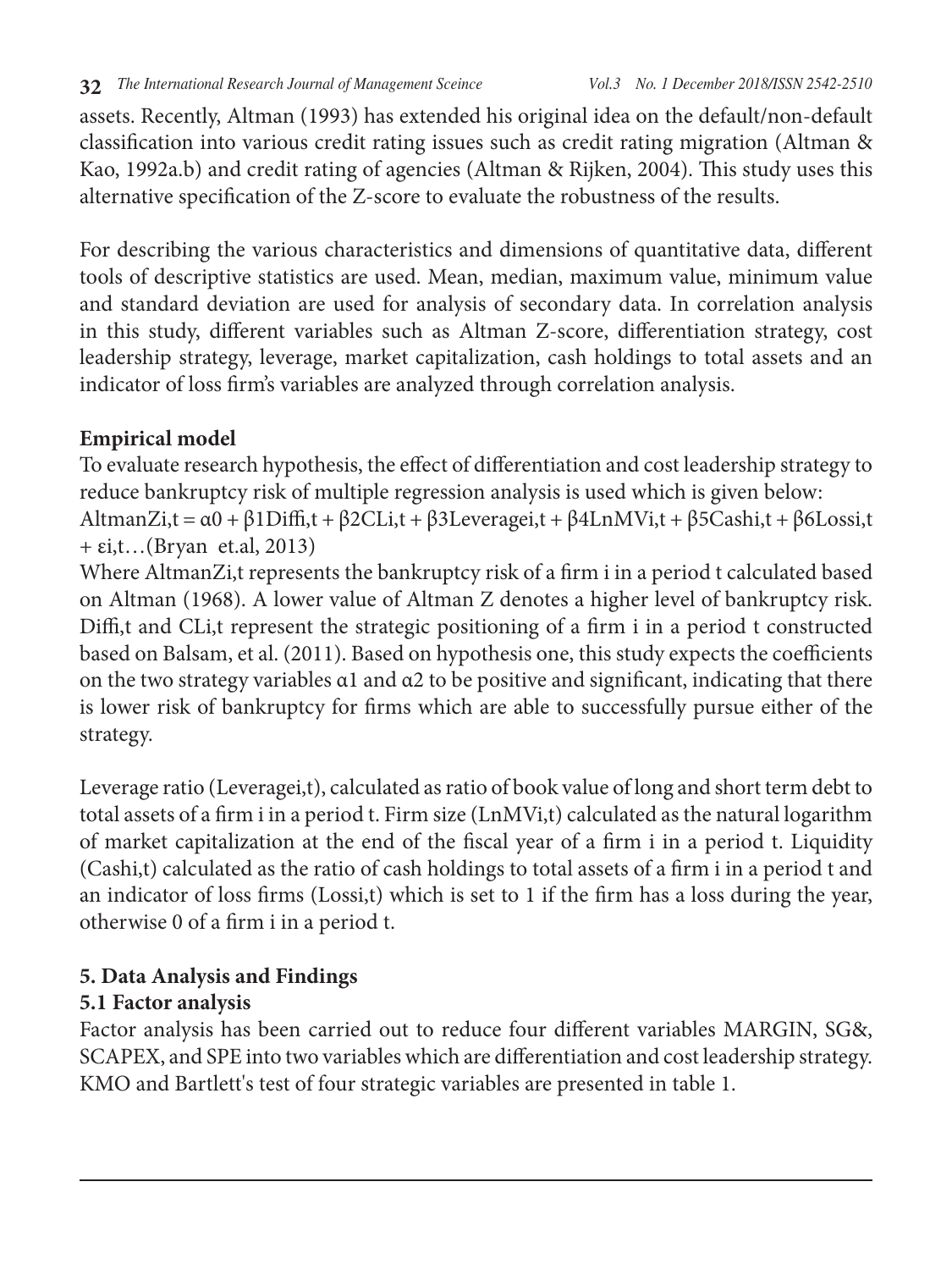| <b>Particulars</b>            |                         | <b>Results</b> |
|-------------------------------|-------------------------|----------------|
| Kaiser-Meyer-Olkin Measure of |                         |                |
| <b>Sampling Adequacy</b>      |                         | 0.549          |
|                               | Approx. Chi-            |                |
| Bartlett's Test of Sphericity | Square                  | 196.453        |
|                               | Df                      |                |
|                               | $\overline{\text{sig}}$ |                |

The KMO measures the sampling adequacy, which should be greater than 0.5 for a satisfactory factor analysis to proceed (Hutcheson & Sofroniou, 1999). Table 1 shows that KMO measure is 0.549 and therefore, it is satisfactory. Rotated Component Matrix and Communalities of four strategic variables are presented in table 2.

**Component**<br>**Diffit Clit Communalities** MARGIN 0.937 .872  $SG&A$  0.919 .901  $SCAPEX$  0.891 .801 SPE 10.811 .734

**Table 2 Rotated component matrix and communalities**

SG&A and MARGIN support component 1 and is denoted by differentiation strategy. SCAPEX and SPE support component 2 and is denoted by cost leadership strategy and it is similar with (Asdemir et al. 2013). With all communalities above 0.6, relatively small samples (less than 100) may be perfectly adequate. Samples between 100 and 200 can be good enough provided there are relatively few factors each with only a small number of indicator variables, with communalities in the 0.5 range (MacCallum, Widaman, Zhang, & Hong, 1999). The value of communalities presented in the last column of 3 of each component is adequate in 110 numbers of observations.

## **5.2 Descriptive statistics**

Table 3 presents descriptive statistics of Altman Z-score, strategic variables of differentiation and cost leadership and other controlled variables which are leverage, market capitalization, and cash holdings to total assets.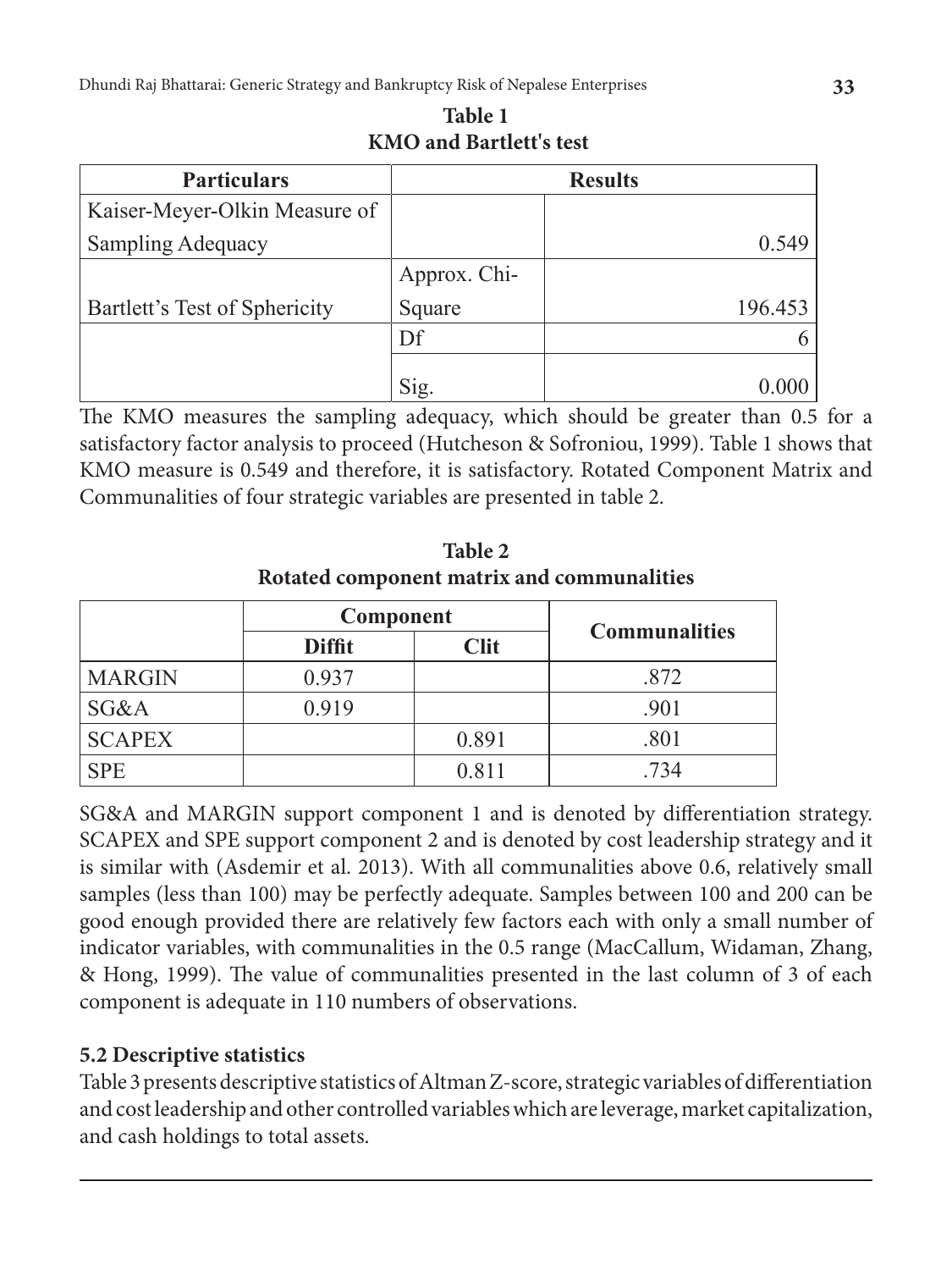|                   | Unit   |     |          |               | Std.             |                |                |
|-------------------|--------|-----|----------|---------------|------------------|----------------|----------------|
|                   |        | N   | Mean     | <b>Median</b> | <b>Deviation</b> | <b>Minimum</b> | <b>Maximum</b> |
| $Diff_{i}$        | Ratio  | 110 | $\Omega$ | $-0.22123$    |                  | $-1.29344$     | 2.81023        |
| $CL_{\text{it}}$  | 66     | 110 | $\Omega$ | $-0.26514$    | 1                | $-1.59178$     | 7.6738         |
| $Z_{\rm it}$      | 66     | 110 | 1.283212 | 1.273421      | 0.770123         | 0.13234        | 4.1238         |
| Leverage.         | 66     | 110 | 0.000412 | 0.00123       | 0.000299         | $\theta$       | 0.0012         |
| LnMV <sub>i</sub> | Rupees | 110 | 19.12431 | 19.32156      | 1.533541         | 16.10234       | 22.26321       |
| $Cash_{i,t}$      | Ratio  | 110 | 4.98E-05 | 1.73E-05      | 7.21E-05         | 1.6E-06        | 0.000411       |

**Table 3 Descriptive statistics**

The first two variables are the strategy measures such as differentiation and cost leadership. The mean and standard deviation of these two measures are 0 and 1 respectively. Difference between maximum value and minimum value of cost leadership strategy is greater than that of differentiation strategy. Mean and median value of dependent variable Altman Z-score is 1.283212 and 1.273421 respectively.

#### **5.3 Correlation analysis**

Table 4 tabulates the correlation statistics between dependent variable Altman Z-score, two main independent strategic variables i.e. differentiation strategy and cost leadership strategy and other four independent controlled variables i.e. leverage, market capitalization, cash holdings to total assets and loss which is presented in the table 4.

|                             | $\mathbf{Diff}_{i,t}$ | ${}^{\dagger}$ $CL_{i,t}$ | $\mathbf{Z}_{\mathbf{I},\mathbf{t}}$ | Leverage <sub>i,t</sub> | $\vert$ LnMV <sub>i,t</sub> | $\mathbf{Cash}_{i,t}$ | $+ Loss_{i,t}$ |
|-----------------------------|-----------------------|---------------------------|--------------------------------------|-------------------------|-----------------------------|-----------------------|----------------|
| $\mathbf{Diff}_{i,t}$       |                       |                           |                                      |                         |                             |                       |                |
| $\mathbf{CL}_{i,t}$         | $-.113*$              |                           |                                      |                         |                             |                       |                |
| $\mathbf{Z}_{\mathrm{i,t}}$ | $.331*$               | $\theta$                  |                                      |                         |                             |                       |                |
| Leverage <sub>i,t</sub>     | $-.545*$              | 0.178                     | $-0.129$                             |                         |                             |                       |                |
| $\text{LnMV}_{i,t}$         | $.312*$               | $.432*$                   | $-.314**$                            | $-0.212**$              |                             |                       |                |
| $\mathbf{Cash}_{i,t}$       | $.416*$               | $-0.082$                  | $.467*$                              | $-0.163**$              | 0.214                       |                       |                |
| $\text{Loss}_{i,t}$         | $-.523*$              | $.282*$                   | $-.212*$                             | $.342**$                | $-.312*$                    | $-412*$               |                |

**Table 4 Correlation analysis**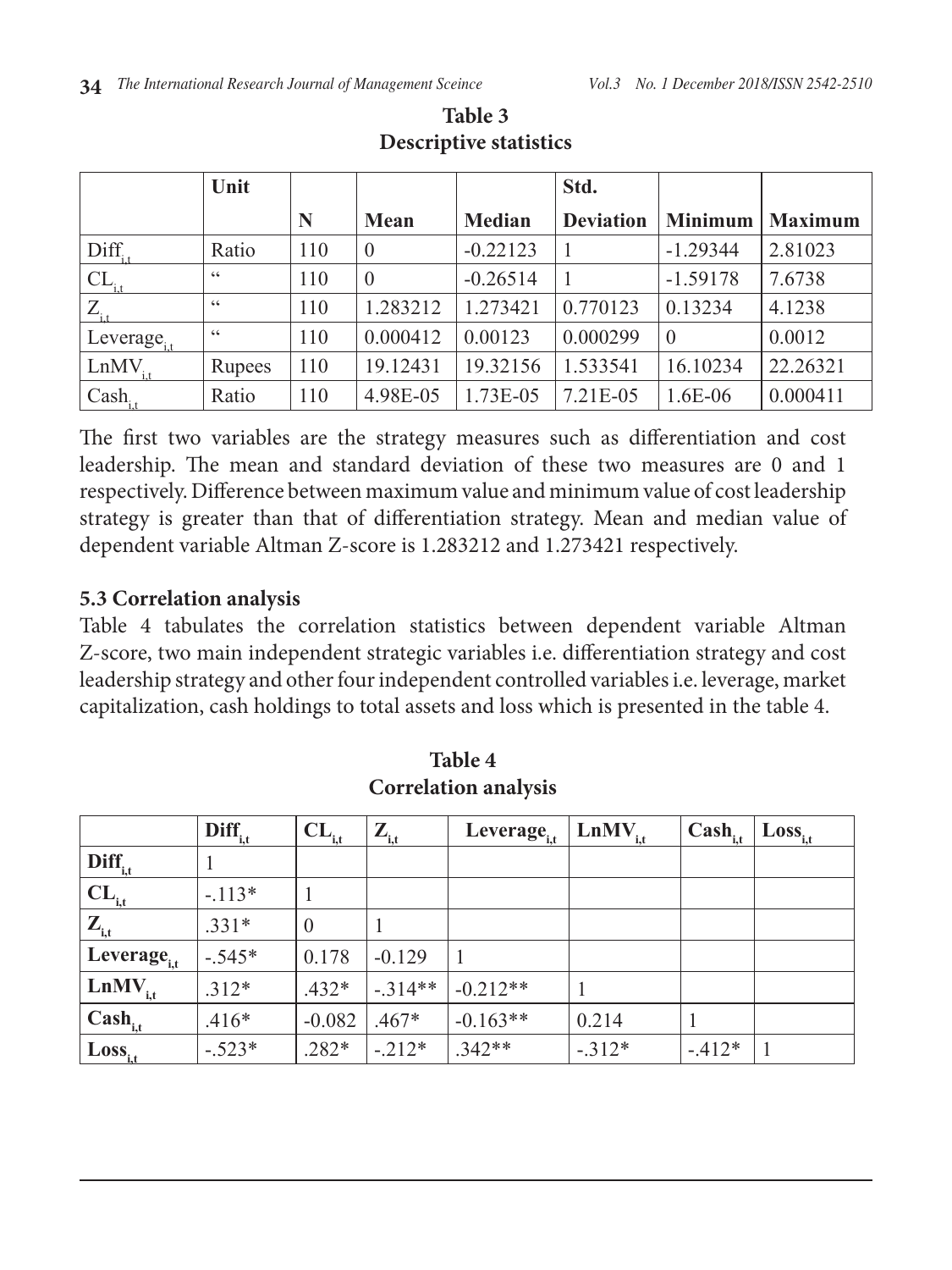Table 4 shows that there is a significant relation between independent variable differentiation strategy with all other variables at 1 percent level. Differentiation strategy shows low degree of positive relation with Altman Z-score. Cost leadership and market capitalization as well as cost leadership and loss shows low degree of positive correlation at 1 percent LOS.

## **5.4 Regression analysis**

Different stepwise multiple regressions have been analyzed to measure the impact of differentiation strategy and cost leadership strategy on bankruptcy risk including the impact of different controlled variables which are leverage, market capitalization, cash holdings to total assets and loss. Measurement of impact of differentiation and cost leadership strategy including different controlled variable leverage, cash holdings to total assets, dummy variables loss on bankruptcy risk, following multiple regression models are used.

Zi,t =  $\alpha$ 0 +  $\beta$ 1Diffi,t +  $\beta$ 2CLi,t +  $\beta$ 3Leveragei,t + εi,t... (1) Zi,t =  $\alpha$ 0 +  $\beta$ 1Diffi,t +  $\beta$ 2CLi,t +  $\beta$ 3Leveragei,t +  $\beta$ 4Cashi,t + εi,t... (2) Zi,t =  $\alpha$ 0 +  $\beta$ 1Diffi,t +  $\beta$ 2CLi,t +  $\beta$ 3Leveragei,t +  $\beta$ 4Lossi,t + εi,t ...(3) Zi,t =  $\alpha$ 0 +  $\beta$ 1Diffi,t +  $\beta$ 2CLi,t +  $\beta$ 3Leveragei,t +  $\beta$ 4Cashi,t +  $\beta$ 5Lossi,t + εi,t ..(4)

Before dependent variable is regressed on independent variables, Glejser test has been used for detecting heteroscedasticity problem that is found. Dependent and all independent variables have been divided by unstandardized predicted variables due to heteroscedasticity problem. The computed values of the regression equations for the selected enterprises are presented in table 5.

Table 5 presents that the F-ratio of all regression models are statistically significant at one percent LOS. Value of DW of each model is approved that all models are free from auto correlation problem. Value of VIF of all independent variables of each regression model is approved that all regression equations are free from multicolinarity problem.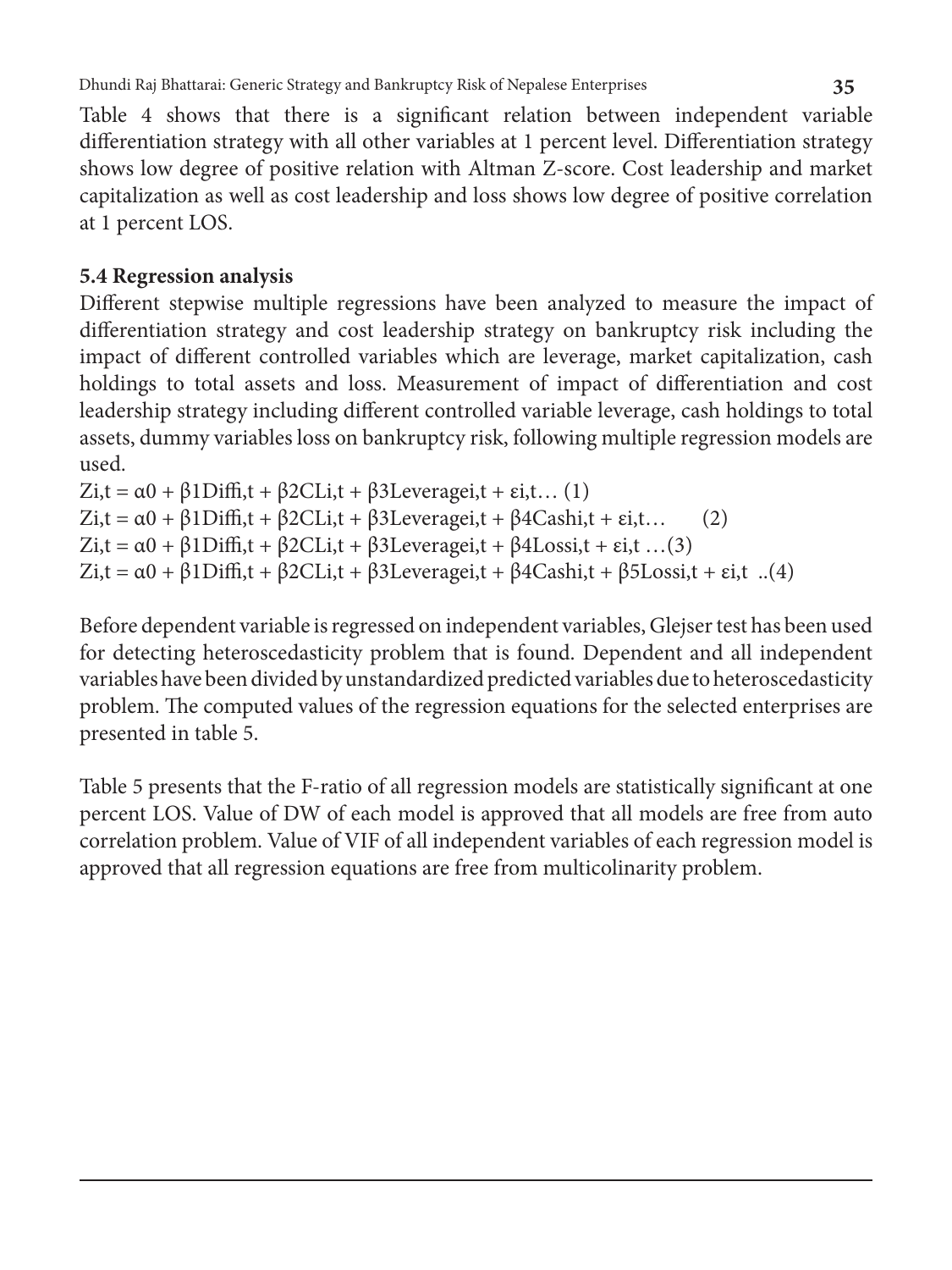| <b>Models</b>                                      |                 | Model 1   |          |       |                                                                | Model 2 |                |      |                  | Model 3 |                                |        |                                 |       | Model 4        |      |
|----------------------------------------------------|-----------------|-----------|----------|-------|----------------------------------------------------------------|---------|----------------|------|------------------|---------|--------------------------------|--------|---------------------------------|-------|----------------|------|
| Variables                                          | Coeff.          | <b>SE</b> | Tvalue   | È     | Coeff.                                                         | SE      | <b>T</b> value | 買    | Coeff.           | SE      | <b>T</b> value                 | VIF    | Coeff.                          | SE    | <b>T</b> value | È    |
| Constants                                          | $0.911*$        | 0.042     | 19.382   |       | $0.88*$                                                        | 0.059   | 15.36          |      | $0.854*$         | 0.041   | 16.213                         |        | $0.863*$                        | 0.056 | 15.232         |      |
| $\operatorname{Diff}_{{\mathfrak{g}}}$             | $-0.113*$       | 0.04      | $-2.564$ | 1.511 | $-0.05**$                                                      | 0.031   | $-2.29$        | 1.78 | $-0.13*$         | 0.031   | $-3.423$                       | $1.81$ | $-0.11**$                       | 0.031 | $-2.33$        | 2.48 |
| ರ್                                                 | 0.081           | 0.069     | 1.112    | 1.132 | 0.0521                                                         | 0.081   | 0.61           | 1.61 | 0.084            | 0.072   | 1.154                          | 1.54   | 0.036                           | 0.073 | 0.55           | 1.72 |
| Leverage.                                          | 311.102*        | 55.125    | 5.761    | 1.883 | 247.214*                                                       | 61.84   | 3.87           | 2.42 | $272.31***$      | 85.35   | 3.237                          | 6.52   | $228.32*$                       | 83.54 | 2.78           | 5.62 |
| $\mathbf{Cash}_{_{\!\!{\}_{\!\!\mathbb{N}\,\!\!}}$ |                 |           |          |       | 439.11                                                         | 1342.81 | 0.3144         | 1.52 |                  |         |                                |        | 454.35                          | 1283  | .364           | 1.54 |
| $Loss_{i}$                                         |                 |           |          |       |                                                                |         |                |      | 0.093            | 0.089   | 0.945                          | 8.76   | 0.034                           | 0.085 | 0.521          | 6.63 |
|                                                    | $R^2 = 0.251$   |           |          |       | $R^2=0.211$                                                    |         |                |      | 0.396<br>$R^2 =$ |         |                                |        | $R^2 = 0.265$                   |       |                |      |
|                                                    | $F = 10.951*$   |           |          |       | $F = 5.812*$                                                   |         |                |      | $F = 16.163*$    |         |                                |        | $D.W. = 2.101,$<br>$F = 6.861*$ |       |                |      |
|                                                    | $D.W. = 1.983,$ |           |          |       | $D.W. = 1.986,$                                                |         |                |      | $D.W. = 2.112$   |         |                                |        |                                 |       |                |      |
|                                                    | $d.f. = 106$    |           |          |       | $df. = 105$                                                    |         |                |      | $d.f. = 105$     |         |                                |        | $d.f. = 104$                    |       |                |      |
| Note: Number of Observations =                     |                 |           |          |       | 110 * Significant at 0.01 levels ** Significant at 0.05 levels |         |                |      |                  |         | *** Significant at 0.10 levels |        |                                 |       |                |      |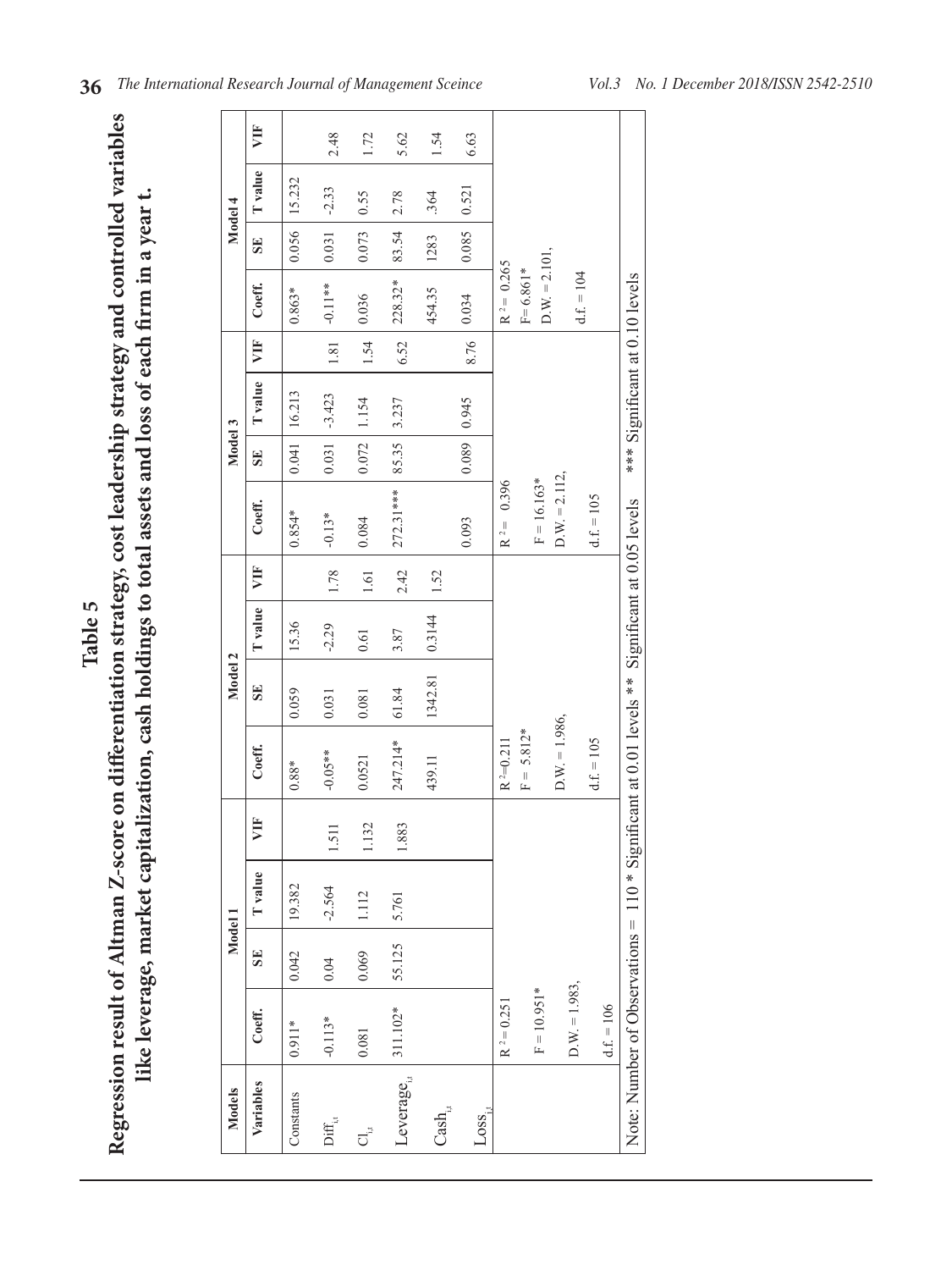Dhundi Raj Bhattarai: Generic Strategy and Bankruptcy Risk of Nepalese Enterprises **37**

.In the perspective of regression model first, value of R2 indicates that this regression model explains 25.1 percent area. Coefficient value of all independent variables except cost leadership is statistically significant at 1 percent level. There is an inverse relation between differentiation strategy and bankruptcy risk. Hence, firms' pursuing higher degrees of differentiation strategy increase bankruptcy risk. It is just opposite as per prior expectation i.e. it does not support hypothesis one but result is insufficient with hypothesis two.

Regarding the regression result second, coefficient value of leverage and differentiation strategy is statistically significant at 1 percent and 5 percent level respectively. It is observed that the explanatory power of the R2 is 0.211 indicating that 21.1 percent variation in the level of satisfaction is explained by variation of the independent variables included in the model. The coefficient value of differentiation strategy indicates that there is inverse relationship between bankruptcy risk and differentiation strategy i.e. pursuing higher degree of differentiation strategy increases bankruptcy risk. Hence, it is just opposite as per prior expectation i.e. hypothesis one is rejected. But, there insignificant is positive relation between cost leadership strategy and bankruptcy risk. This model presents insignificant result in hypothesis two.

Table 5 presents the result of regression model third; value of R2 explains that the model is responsible for 39.6 percent of the variability in the measurement of bankruptcy risk. Coefficient value of independent variable differentiation strategy at 1 percent and leverage is significant at 10 percent level. Coefficient value of differentiation strategy indicates that pursuing higher degrees of differentiation strategy increases risk i.e. result is just opposite as per prior expectation of hypothesis one and result is insignificant positive with hypothesis two.

Result of regression model fourth presents that the explanatory power of the model is reasonably low given as the R2 is estimated at 26.5 percent. Coefficient value of independent variables of leverage and differentiation strategy is statistically significant at 1 percent and 5 percent level respectively. Coefficient value of differentiation strategy is negative. Hence, it is approved that firm pursuing higher level of differentiation strategy increases bankruptcy risk and it does not support hypothesis one. In the perspective of hypothesis two, coefficient value of cost leadership strategy is insignificant.

## **6. Conclusion, limitations, and future research**

The enterprises adopting higher selling, general and administrative expenses in association with higher gross profit margin indicates that they are pursuing differentiation strategy whereas, higher investment on property, plant and equipment along with their existing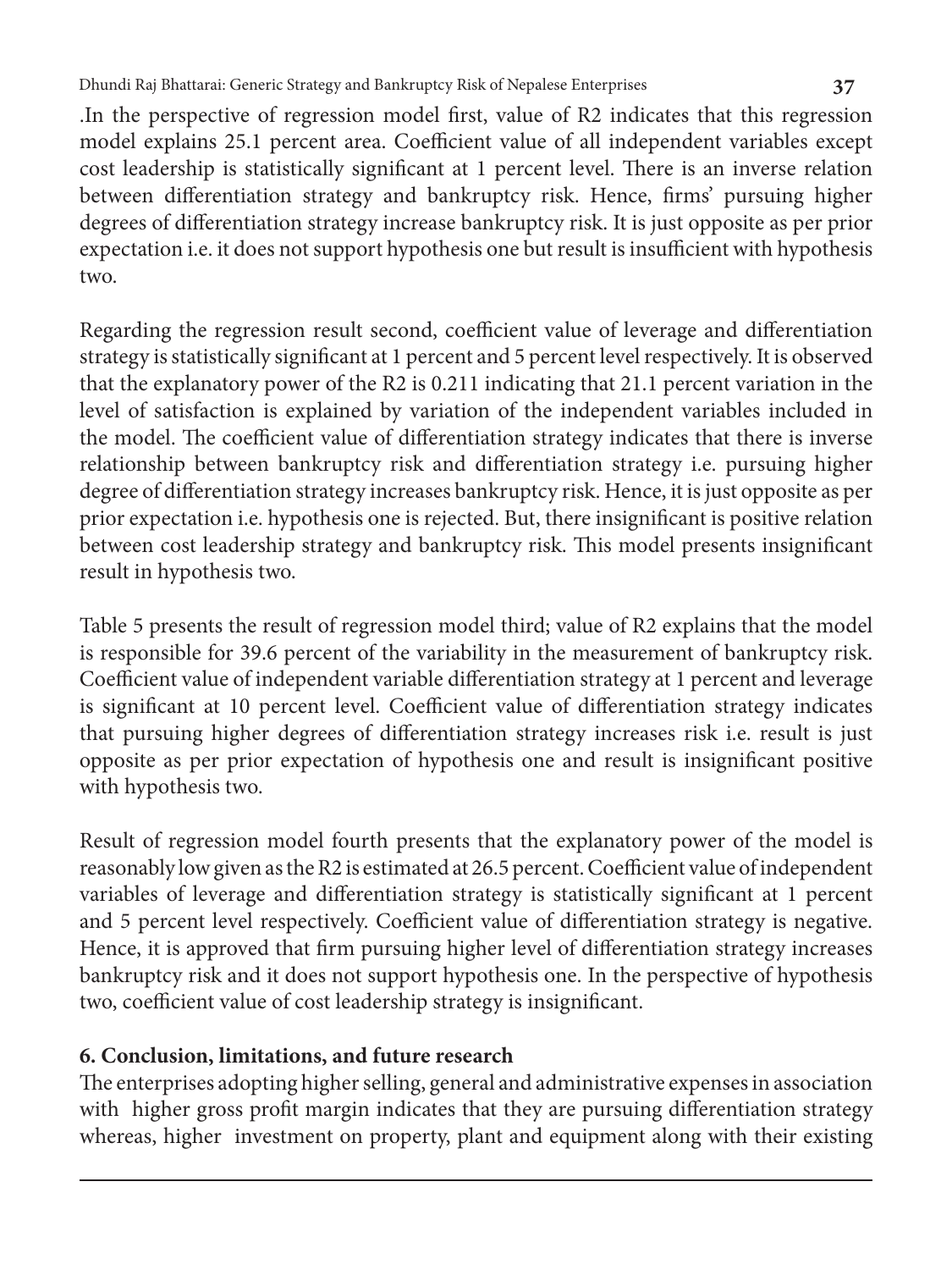**38** *The International Research Journal of Management Sceince Vol.3 No. 1 December 2018/ISSN 2542-2510*

value indicates that they are following cost leadership strategy. Pursuing differentiation strategy has a negative effect on reducing bankruptcy risk.

Six variables SG&A/SALES, R&D/SALES, SALES/COGS, SALES/CAPEX, SALES/P&E and EMPL/ASSETS were used in factor analysis (Asdemir et al. 2013). Out of these, EMPL/ ASSETS and R&D/SALES are excluded in factor analysis to reduce them to two variables i.e. cost leadership and differentiation strategy due to no separate record of research and development expenditure and number of employees in different fiscal years of different enterprises. Variables have been visible in descriptive statistics and correlation matrix but all are not included in regression analysis due to the lack of regression assumptions.

This study is limited to the study of the impact of cost leadership and differentiation strategy on bankruptcy risk i.e. it does not cover the analysis of relationship between productivity, firm strategy and bankruptcy risk. The study does not pretend to enlighten the mediating effect of productivity in the relationship between strategy and bankruptcy risk.

This study has not included impacts of productivity on bankruptcy risk. Hence, further research should emphasize the impact of productivity to reduce bankruptcy risk in Nepalese enterprises. So, future research should focus on the three way relationship between productivity, generic strategies and bankruptcy risk in Nepalese enterprises.

#### **References**

Altman, E.I. (1968). Financial ratios, discriminant analysis and the prediction of corporate bankruptcy. *The Journal of Finance,* 23(4), 589-609.

Altman, E.I. (1971). Corporate bankruptcy in America, Lexington, Books.

- Altman, E. I., & Kao, D L (1992a). Rating drift of high yield bonds. *Journal of Fixed Income,* 15-20.
- Altman, E. I., & Kao, D L (1992b). The implication of corporate bond ratings drift. *Financial Analysts Journal,* 64-75.

Altman, E.I. (1993). Corporate financial distress and bankruptcy. Wiley, New York, NY.

Altman, E.I., & Rijken, H.A. (2004). How rating agencies achieve rating stability. *Journal of Banking & Finance,* 28(11), 2679-2714.

Asdemir, O., Fernando, G.D., & Tripathy (2013). Market perception of firm strategy.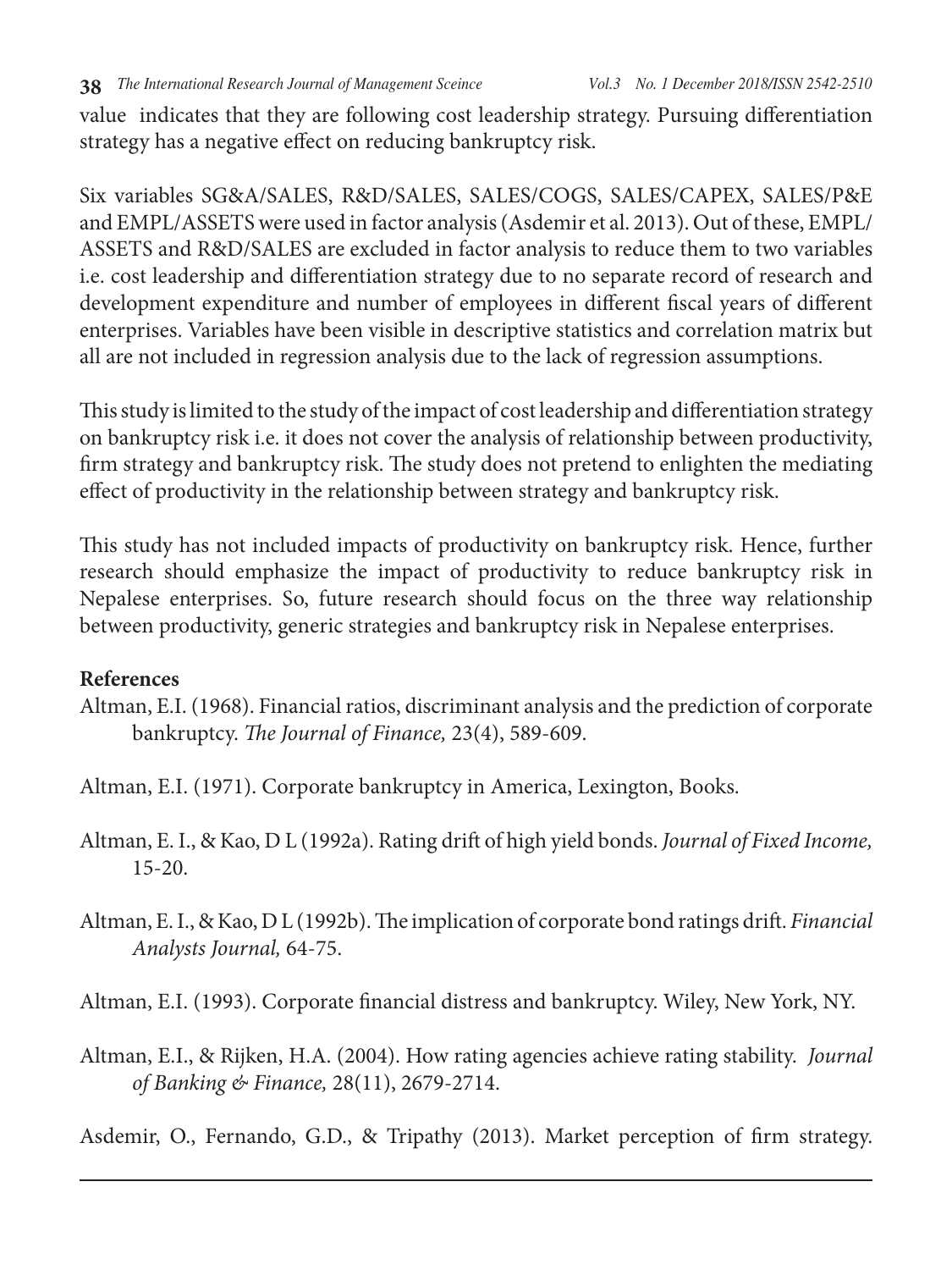Dhundi Raj Bhattarai: Generic Strategy and Bankruptcy Risk of Nepalese Enterprises **39** Managerial Finance, 39(2), 90-115.

- Balsam, S., Fernando, G.D., & Tripathy, A. (2011). The impact of firm strategy on performance measures used in executive compensation. *Journal of Business Research,*  64(2), 187-93.
- Beaver, W., (1966). Financial ratios as predictors of failure. Empirical Research in Accounting: Selected Studies.
- Berthon, P., Hulbert, J. M., & Pitt, L. F. (1999). To serve or create? Strategic orientations toward customers and innovation. California Management Review, 42(1), 37– 58.
- Bhattacharjee, A., Higson, C., Holly, S., & Kattuman, P. (2009). Macroeconomic instability and corporate failure: The role of the legal system. Review of Law & Economics, 5(1), 1-32.
- Bryan, D. Fernando, G. D. & Tripathy, A. (2013). Bankruptcy risk, productivity and firm strategy. Review of Accounting and Financing, 12(4) 309-320.
- Chang, H., Fernando, G.D., & Tripathy, A. (2012). Strategic positioning and productivity (Working paper). Drexel University, Philadelphia, PA.
- Christensen, C. M., & Bower, J. L. (1996). Customer power, strategic investment and the failure of leading firms. *Strategic Management Journal,* 17, 197– 218.
- Day, G.S., & Wensley, R. (1988). Assessing advantage: A framework for diagnosing competitive superiority. *Journal of Marketing,* 52, 1-20.
- Dess, G.G., & Davis, P.S. (1984). Porters (1980). Generic strategies as determinants of strategic group membership and organizational performance. *Academy of Management Journal,* 27(3), 467-88.
- Dichev, I., (1998). Is the risk of bankruptcy a systematic risk? *Journal of Finance,* 53, 1131- 1148.
- Duffie, D. K., & Singleton, K. (1997). Modeling term structures of defaultable bonds (Working Paper). Stanford University.

Elliott, J.A., Ghosh, A., & Moon, D. (2010). Asymmetric valuation of sustained growth by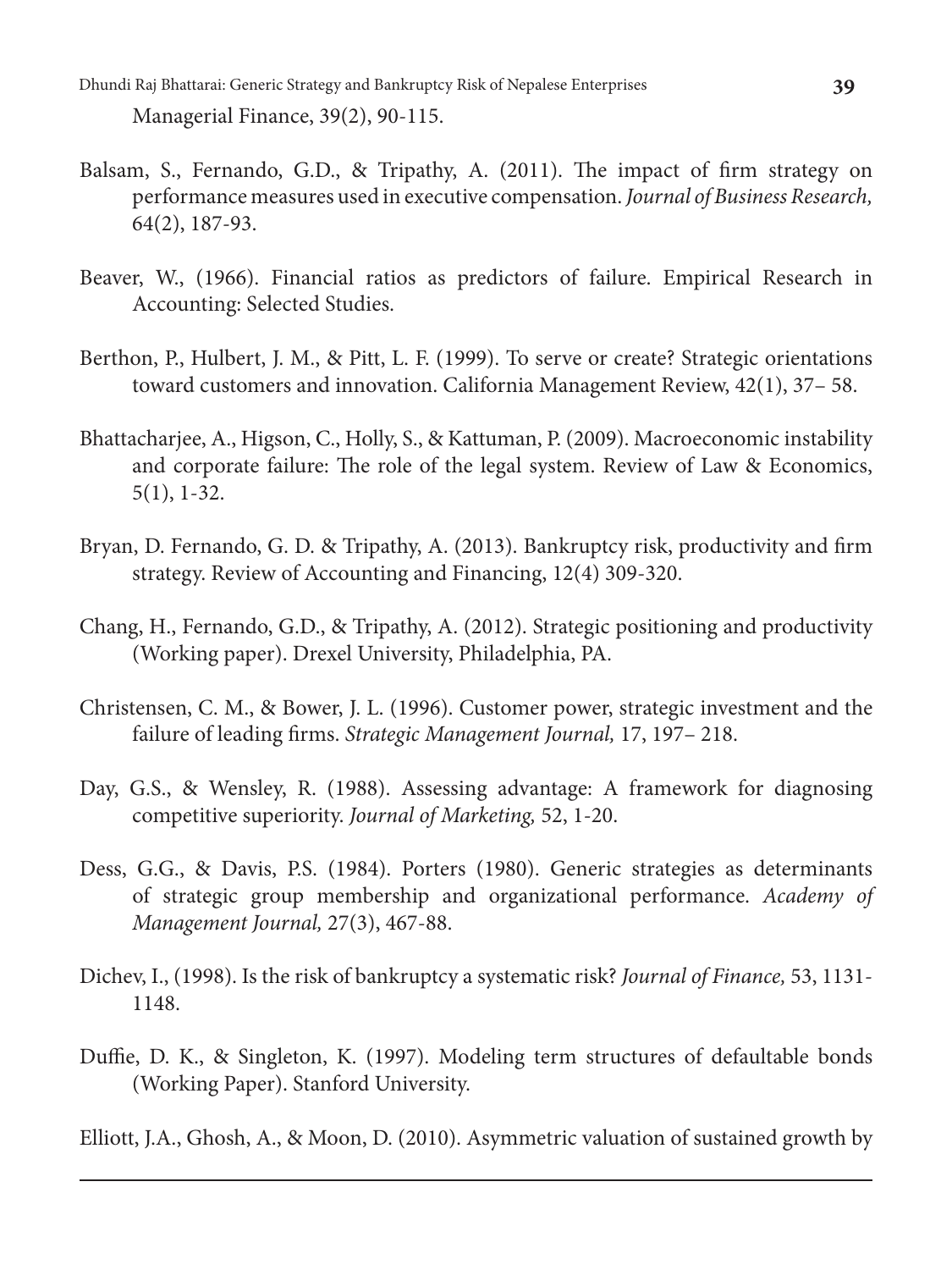bondand equity-holders. Review of Accounting Studies, 15(4), 833-878.

- Gatignon, H., & Xuereb, J.-M. (1997, February). Strategic orientation of the firm and new product performance. *Journal of Marketing Research,* 34, 77– 90.
- Hambrick, D.C. (1983). Some tests of the effectiveness and functional attributes of miles and snow's strategic types. *Academy of Management Journal,* 26(1), 5-26.
- Hamel, G., & Prahalad, C. K. (1991). Corporate imagination and expeditionary marketing. Harvard Business Review, 69 (4), 81– 92.
- Hillegeist, S.A., Keating, E.K., Cram, D.P., & Lundstedt, K.G. (2004). Assessing the probability of bankruptcy. Review of Accounting Studies, 9(1), 5-34.
- Hutcheson, G. & Sofroniou, N. (1999). The multivariate Social Scientist. London; Sage.
- Lau, A. H. L. (1987). A five-state financial distress prediction model. *Journal of Accounting Research,* 18, 109-131.
- MacCallum, R.C., Widaman, K.F., Zhang, S. & Hong, S. (1999). Sample size in factor analysis. Psychological Methods, 4(1), 84-99.
- Miller, D. (1986). Configurations of strategy and structure: Towards a synthesis. *Strategic Management Journal,* 7(3), 233-49.
- Ohlson, J.A. (1980). Financial ratios and the probabilistic prediction of bankruptcy. *Journal of Accounting Research,* 18(1), 109-131.
- Palepu, K. G. (1986). Predicting takeover tatgets: A methodlogical and empirical analysis. *Journal of Accounting and Economics,* 8, 3-35.
- Piotroski, J.D. (2000). Value investing: The use of historical financial statement information to separate winners from losers. *Journal of Accounting Research, 38(Supplement),* 1-41.

Porter, M.E. (1980). Competitive Strategy, Free Press, New York, NY.

Porter, M.E (1996). What is strategy? Harvard Business Review. Nov-Dec, 59-79.